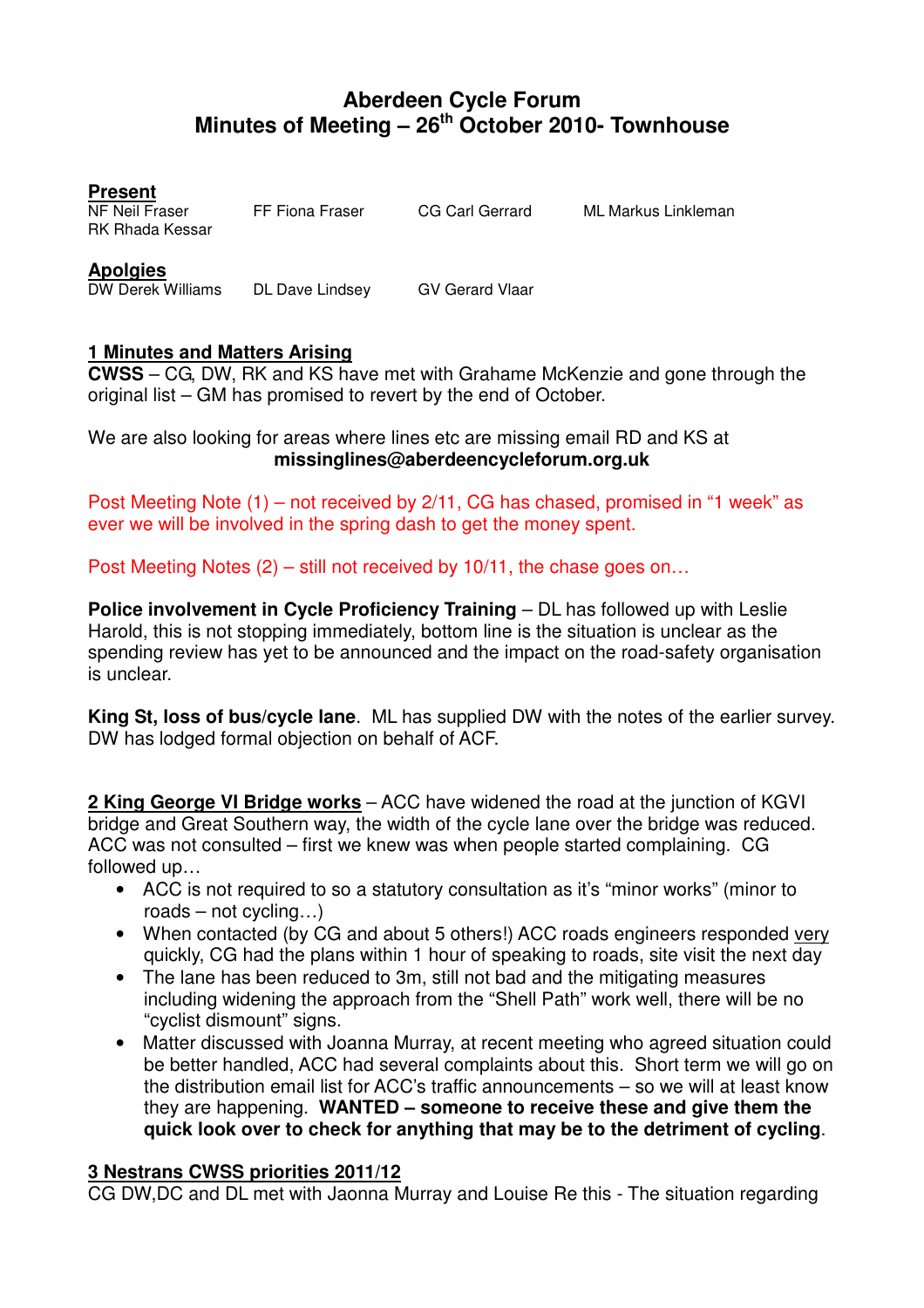Nestrans funding (and indeed Nestrans itself) is not clear, however we will have our list of priorities at the ready. This needs to be done by end of March. First pass list is appended (appendix 1) – LN will do some more work on approximate feasibility etc before we meet with JM again in the spring.

#### **4 Westhill Cycle Route – Kingswells Crossing, safety audit**

As expected the independent auditor from Highland Council has confirmed what we have all known for ages – the crossing is not safe! The ball is now very much back in ACC's court, as they are "officially" aware of the risk. Discussed at the meeting and agreed it should be the number 1 priority for the Nestrans spending in 2011/12

#### **5 Union Terrace Gardens Event**

Was not that well publicised, however we spoke to about 300 people – result of this and the Aberdeen Uni Freshers Fair event is there is another 30 people on the email list.

We were also asked if we wanted to write some content for www.aberdeenvoice.com To be discussed at the next meeting.

#### **6 Date of Next Meeting**

Tuesday  $30<sup>th</sup>$  November 2010 (CG's not present – a secretary is required)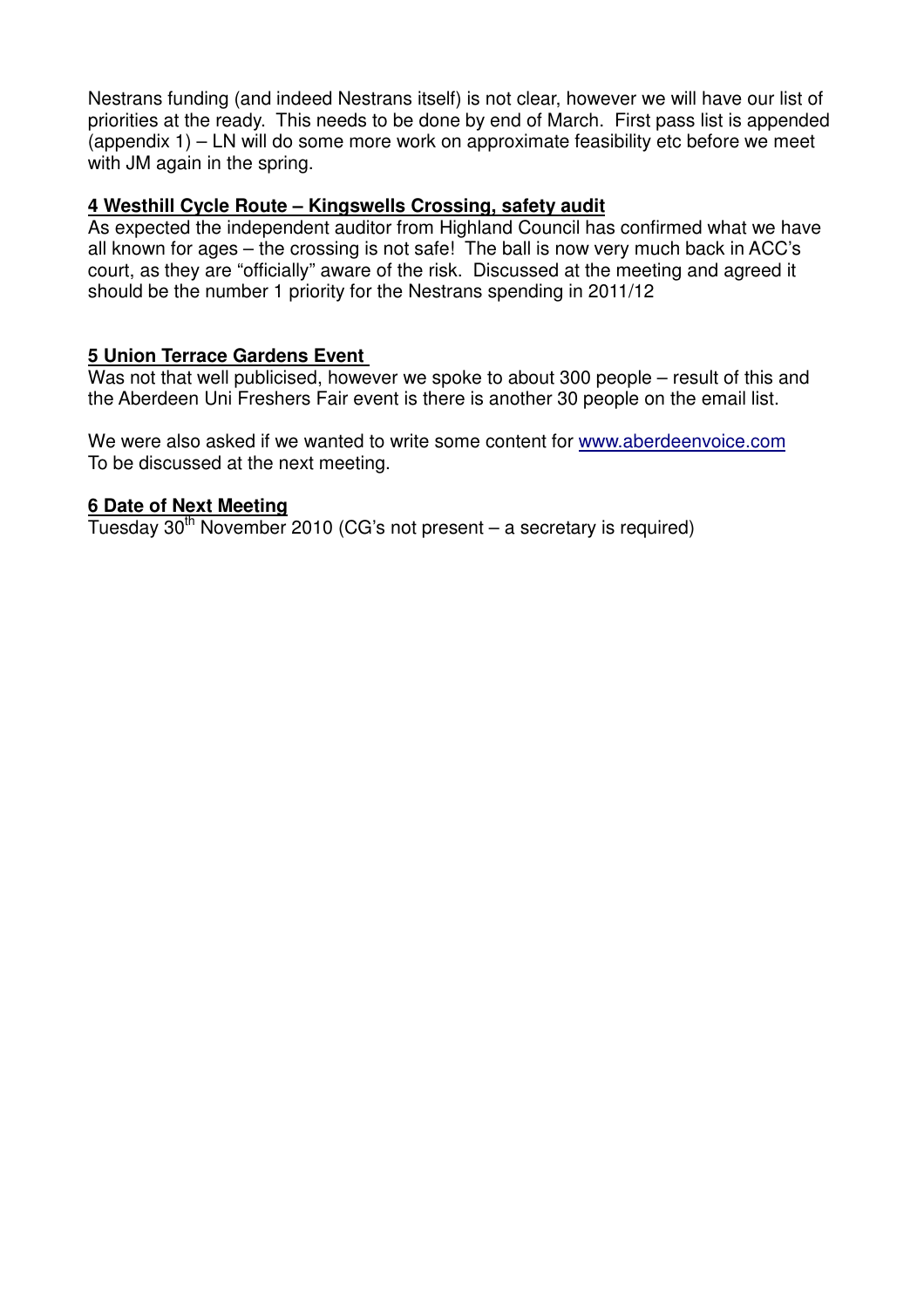# **APPENDIX 1 – List from JM Meeting**

## 1. Priority projects for 2011/12 funding

- Capital (implementation)
	- $\circ$  Cycle counters (suggested by NESTRANS Board) agreed this was worthwhile, ACC already has a few automatic counters in off road locations, all agreed this was complimentary to and not a replacement for the manual counts we jointly undertake

#### **Action – LN to explore costs/any further locations/how we can share the information once we have resourced the download and analysis**

 $\circ$  A96 Blackburn – City – agreed this is being designed this financial year by Chris Philips at ACC, who will be in contact in first week in November to go through progress to date, this scheme is now through to the city and Chris has already spoken to Fiona about this,

#### **Action – Chris Philip to continue to liaise with ACF members to conclude a costed/designed scheme for future implementation consideration**

- $\circ$  Extend shared path Dyce Drive west of Argyll Rd agreed this is not part of the above mentioned scheme; this will have to be looked at as a new project
- $\circ$  Anderson Drive this is near the conclusion of the feasibility stage

#### **Action – LN to co-ordinate our team to conclude 5 priority action areas with ACF, liaise with TS/BEAR for further consideration of future implementation**

 $\circ$  North Bank of Dee – agreed this is still a route worth pursuing through the planning process

#### **Action – LN to continue to pursue this through the planning process, and if this fails we consider putting this on the future list of routes to consider**

 $\circ$  Tarmac Deeside Line – agreed this could be addressed via core paths

#### **Action – LN to speak to Rachel Sharp re prioritising deliverable sections within the core paths work**

 $\circ$  Toucan on Kingswells route – this may be emerging from a road safety audit

#### **Action – JM to confirm this or otherwise,; if confirmed and agreed get cost estimates**

 $\circ$  Riverside Drive – final phase redesign – agreed this needs redesigning to conclude both final phases – not an immediate priority just now but